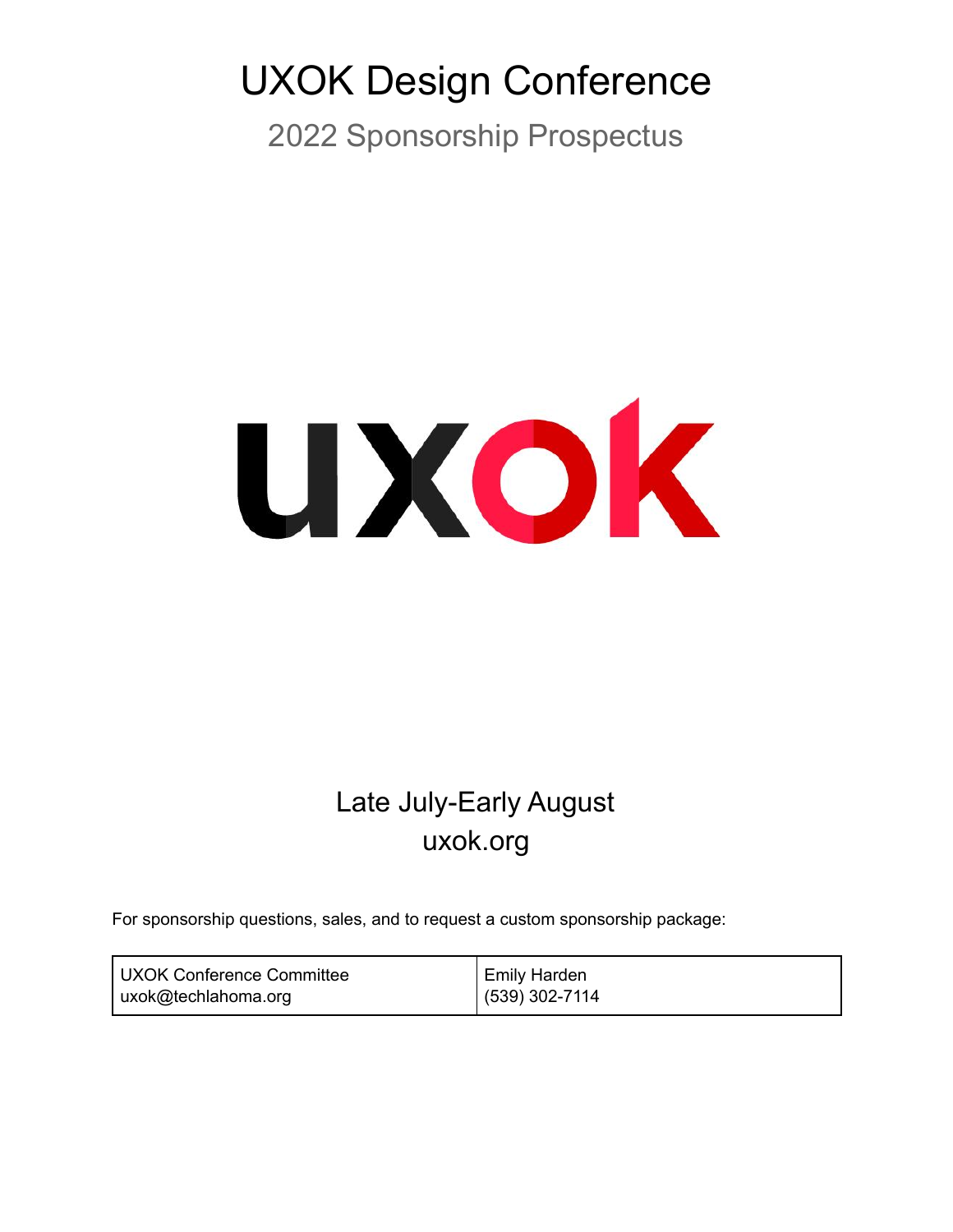# **Target Audience**

UXOK is a developer-focused conference. The user experience of tech is one of the most important pieces fortech success. We will focus on designers and tech enthusiasts with a passion forUX and the desire to boost their knowledge and grow within their profession.

# **Audience**

Our audience will consist of a spectrum of people with a shared interest in UX, including leaders, designers, strategists, researchers, consultants, developers, people in product roles, and more.

We expect the audience for this event to be 100-250 people for this second annual conference. Last year's attendance was 240 online attendees.

Techlahoma does not share attendee information with sponsors. This includes contact information and demographic data. Note that we offer social media shout out opportunities and advertising throughout the conference, but all contact with attendees comes directly from official Techlahoma/UXOK Conference communication channels.